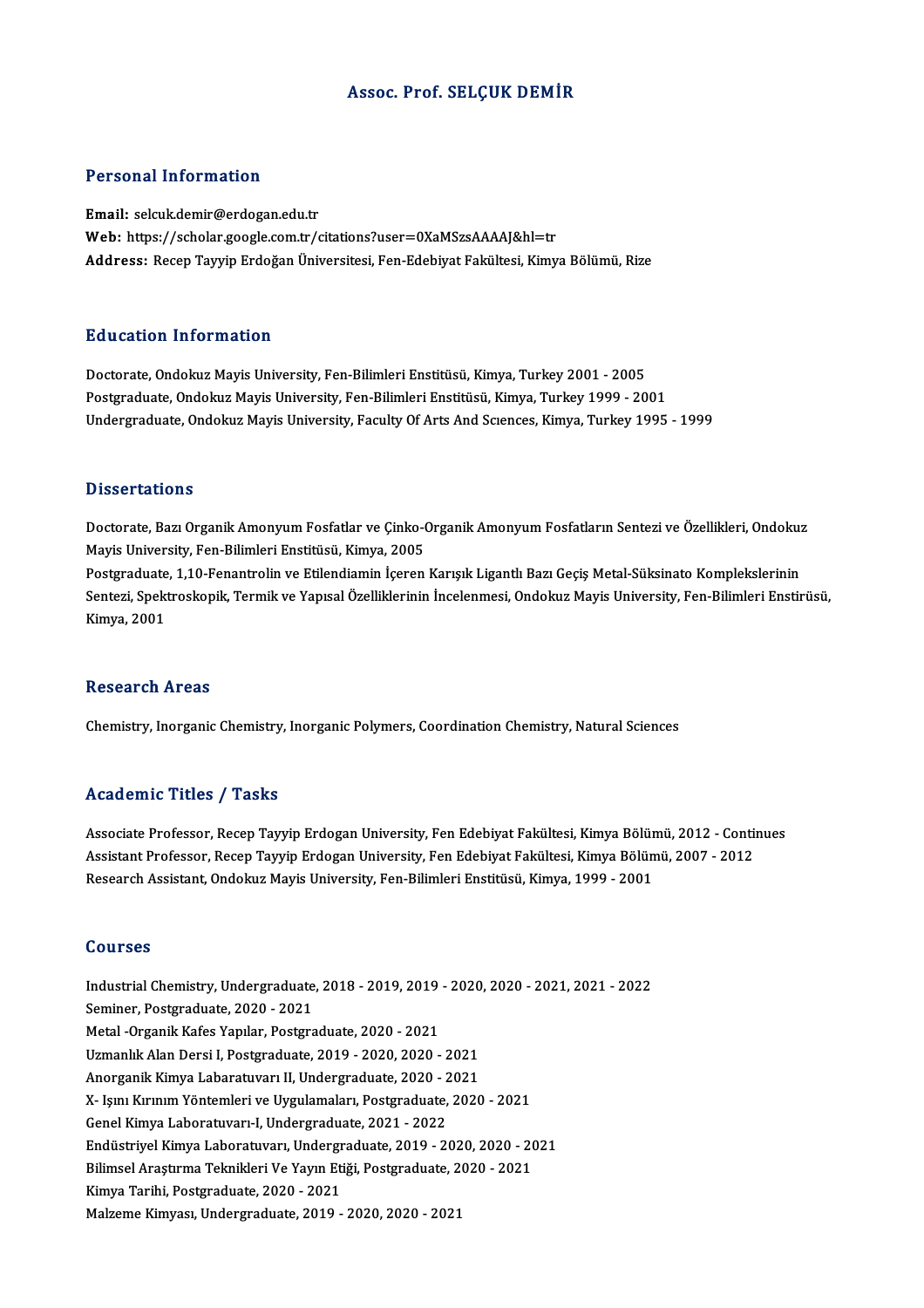# Advising Theses

Advising Theses<br>Demir S., Synthesis, Caharacterization and Investigation of Gas Adsorption Properties of Bipyridine Lewis Base<br>Containing Zirsonium Metal Organic Frameworks, Bostgraduate, N.Bilgin(Student), 2017 rea vionig Tirooco<br>Demir S., Synthesis, Caharacterization and Investigation of Gas Adsorption Properties of F<br>Containing Zirconium Metal-Organic Frameworks, Postgraduate, N.Bilgin(Student), 2017

# Containing Zirconium Metal-Organic Frameworks, Postgraduate, N.Bilgin(Student), 2017<br>Articles Published in Journals That Entered SCI, SSCI and AHCI Indexes

rticles Published in Journals That Entered SCI, SSCI and AHCI Indexes<br>I. Enhanced water stability and high CO2 storage capacity of a Lewis basic sites-containing zirconium<br>motel examic framework metal-organic framework<br>Enhanced water stability<br>metal-organic framework<br>Domin S. Bilgin M. Conni H. M Enhanced water stability and high CO2 storage capacity of a Lewis<br>metal-organic framework<br>Demir S., Bilgin N., Cepni H. M. , Furukawa H., Yılmaz F., Altintas C., Keskin S.<br>DALTON TRANSACTIONS vol 50 no 45 nn 16597 16592 20 metal-organic framework<br>Demir S., Bilgin N., Cepni H. M. , Furukawa H., Yılmaz F., Altintas C., Keskin S.<br>DALTON TRANSACTIONS, vol.50, no.45, pp.16587-16592, 2021 (Journal Indexed in SCI) Demir S., Bilgin N., Cepni H. M. , Furukawa H., Yılmaz F., Altintas C., Keskin S.<br>DALTON TRANSACTIONS, vol.50, no.45, pp.16587-16592, 2021 (Journal Indexed in SCI)<br>II. Determination of color additive tartrazine (E 102) in DALTON TRANSACTIONS, vol.50, no.45, pp.16587-16592, 2021 (Journal Indexed in SCI)<br>Determination of color additive tartrazine (E 102) in food samples after dispersive so<br>extraction with a zirconium-based metal-organic frame Determination of color additive tartra:<br>extraction with a zirconium-based met<br>OYMAK T., TOKALIOĞLU Ş., Cam S., Demir S.<br>EQQD ADDITIVES AND CONTAMINANTS BA extraction with a zirconium-based metal-organic framework (UiO-66(Zr)-(COOH)(2))<br>OYMAK T., TOKALIOĞLU Ş., Cam S., Demir S.<br>FOOD ADDITIVES AND CONTAMINANTS PART A-CHEMISTRY ANALYSIS CONTROL EXPOSURE & RISK<br>ASSESSMENT vol 37 OYMAK T., TOKALIOĞLU Ş., Cam S., Demir S.<br>FOOD ADDITIVES AND CONTAMINANTS PART A-CHEMISTRY ANALYS<br>ASSESSMENT, vol.37, no.5, pp.731-741, 2020 (Journal Indexed in SCI)<br>Dosigning binyridine functionalized gireenium matal exga FOOD ADDITIVES AND CONTAMINANTS PART A-CHEMISTRY ANALYSIS CONTROL EXPOSURE & RISK<br>ASSESSMENT, vol.37, no.5, pp.731-741, 2020 (Journal Indexed in SCI)<br>III. Designing bipyridine-functionalized zirconium metal-organic framewo ASSESSMENT, vol.37, no.5, pp.731-741, 2020 (Journal Indexed in SCI)<br>Designing bipyridine-functionalized zirconium metal-organic framewo<br>energy and other emerging applications<br>TU T. N., NGUYEN M. V., NGUYEN H. L., YULIARTO Designing bipyridine-functionalized zirconium metal-organic framewo<br>energy and other emerging applications<br>TUT.N. , NGUYEN M.V. , NGUYEN H. L. , YULIARTO B., CORDOVA K. E. , Demir S.<br>COOPDINATION CHEMISTRY REVIEWS, vol.264 COORDINATION CHEMISTRY REVIEWS, vol.364, pp.33-50, 2018 (Journal Indexed in SCI) TU T. N., NGUYEN M. V., NGUYEN H. L., YULIARTO B., CORDOVA K. E., Demir S.<br>COORDINATION CHEMISTRY REVIEWS, vol.364, pp.33-50, 2018 (Journal Indexed in SCI)<br>IV. Zirconium-based highly porous metal-organic framework (MOF-545 COORDINATION CHEMISTRY REVIEWS, vol.364, pp.33-50, 2018 (Journal Indexed in SCI)<br>Zirconium-based highly porous metal-organic framework (MOF-545) as an efficient ads<br>vortex assisted-solid phase extraction of lead from cerea Zirconium-based highly porous metal-o<br>vortex assisted-solid phase extraction<br>TOKALIOĞLU Ş., Yavuz E., Demir S., PATAT Ş.<br>FOOD CHEMISTRY val 227. pp.707.715.201. vortex assisted-solid phase extraction of lead from cereal, bev<br>TOKALIOĞLU Ş., Yavuz E., Demir S., PATAT Ş.<br>FOOD CHEMISTRY, vol.237, pp.707-715, 2017 (Journal Indexed in SCI)<br>Selvent free utilization and selective seupling TOKALIOĞLU Ş., Yavuz E., Demir S., PATAT Ş.<br>FOOD CHEMISTRY, vol.237, pp.707-715, 2017 (Journal Indexed in SCI)<br>V. Solvent free utilization and selective coupling of epichlorohydrin with carbon dioxide over<br>Fineonium motel FOOD CHEMISTRY, vol.237, pp.707-715, 20<br>Solvent free utilization and selective<br>zirconium metal-organic frameworks<br>Domin S. USTA S. Tamar H. Ulugay M Solvent free utilization and select<br>zirconium metal-organic framewo<br>Demir S., USTA S., Tamar H., Ulusoy M.<br>MICROPOROUS AND MESOPOROUS MA zirconium metal-organic frameworks<br>Demir S., USTA S., Tamar H., Ulusoy M.<br>MICROPOROUS AND MESOPOROUS MATERIALS, vol.244, pp.251-257, 2017 (Journal Indexed in SCI) Demir S., USTA S., Tamar H., Ulusoy M.<br>MICROPOROUS AND MESOPOROUS MATERIALS, vol.244, pp.251-257, 2017 (Journal Indexed in SCI)<br>VI. Copper(II) complexes with pyridine-2,6-dicarboxylic acid from the oxidation of copper(I) i Demir S., CEPNI H. M. , HOLYNSKA M., KAVANOZ M., YILMAZ F., Zorlu Y.<br>JOURNAL OF COORDINATION CHEMISTRY, vol.70, no.19, pp.3422-3433, 2017 (Journal Indexed in SCI) Copper(II) complexes with pyridine-2,6-dicarboxylic acid from the oxidation of copper(I)<br>Demir S., CEPNI H. M. , HOLYNSKA M., KAVANOZ M., YILMAZ F., Zorlu Y.<br>JOURNAL OF COORDINATION CHEMISTRY, vol.70, no.19, pp.3422-3433, Demir S., CEPNI H. M. , HOLYNSKA M., KAVANOZ M., YILMAZ F., Zorlu Y.<br>JOURNAL OF COORDINATION CHEMISTRY, vol.70, no.19, pp.3422-3433, 2017 (Journal Indexed in SCI)<br>VII. Metal-organic frameworks based on copper(I) iodide and crystal structures and luminescent properties<br>Demir S., CEPNI H. M., Bilgin N., HOLYNSKA M., YILMAZ F. Metal-organic frameworks based on copper(I) iodi<br>crystal structures and luminescent properties<br>Demir S., CEPNI H. M. , Bilgin N., HOLYNSKA M., YILMAZ F.<br>POLYHEDPON vol.115, np.226,241,2016 (Journal Indove POLYHEDRON, vol.115, pp.236-241, 2016 (Journal Indexed in SCI) Demir S., CEPNI H. M. , Bilgin N., HOLYNSKA M., YILMAZ F.<br>POLYHEDRON, vol.115, pp.236-241, 2016 (Journal Indexed in SCI)<br>VIII. A tetranuclear copper (II) complex with pyrazole-3,5-dicarboxylate ligands: synthesis,<br>characte POLYHEDRON, vol.115, pp.236-241, 2016 (Journal Inde<br>A tetranuclear copper (II) complex with pyrazole<br>characterization and electrochemical properties<br>Domin S. CEPNU H.M., HOUVNSYA M. KAVANOZ M. A tetranuclear copper (II) complex with pyra<br>characterization and electrochemical propert<br>Demir S., CEPNI H. M. , HOLYNSKA M., KAVANOZ M.<br>ZEITSCHRIET EUR NATUREORSCHING SECTION R characterization and electrochemical properties<br>Demir S., CEPNI H. M. , HOLYNSKA M., KAVANOZ M.<br>ZEITSCHRIFT FUR NATURFORSCHUNG SECTION B-A JOURNAL OF CHEMICAL SCIENCES, vol.71, no.4, pp.305-310,<br>2016 (Journal Indoved in SC Demir S., CEPNI H. M. , HOLYNS<br>ZEITSCHRIFT FUR NATURFOR:<br>2016 (Journal Indexed in SCI)<br>Improving the stability of a ZEITSCHRIFT FUR NATURFORSCHUNG SECTION B-A JOURNAL OF CHEMICAL S<br>2016 (Journal Indexed in SCI)<br>IX. Improving the stability of solar cells using metal-organic frameworks<br>NEVELIZOCLU V. DEMIE S. Karaga G. Tamakin M. BU GIN N 2016 (Journal Indexed in SCI)<br>IX. Improving the stability of solar cells using metal-organic frameworks<br>NEVRUZOGLU V., DEMIR S., Karaca G., Tomakin M., BILGIN N., YILMAZ F. JOURNAL OF MATERIALS CHEMISTRY A, vol.4, no.20, pp.7930-7935, 2016 (Journal Indexed in SCI) NEVRUZOGLU V., DEMIR S., Karaca G., Tomakin M., BILGIN N., YILMAZ F.<br>JOURNAL OF MATERIALS CHEMISTRY A, vol.4, no.20, pp.7930-7935, 2016 (Journal Indexed in SCI)<br>X. A phytochemical-containing metal-organic framework: Synthe simulations for hydrogen adsorption<br>Demir S., Cepni H. M., TOPCU Y., Holynska M., Keskin S. A phytochemical-containing metal-organic frame<br>simulations for hydrogen adsorption<br>Demir S., Cepni H. M. , TOPCU Y., Holynska M., Keskin S.<br>INOPCANICA CHIMICA ACTA, vol.427, np.129,142,201 INORGANICA CHIMICA ACTA, vol.427, pp.138-143, 2015 (Journal Indexed in SCI)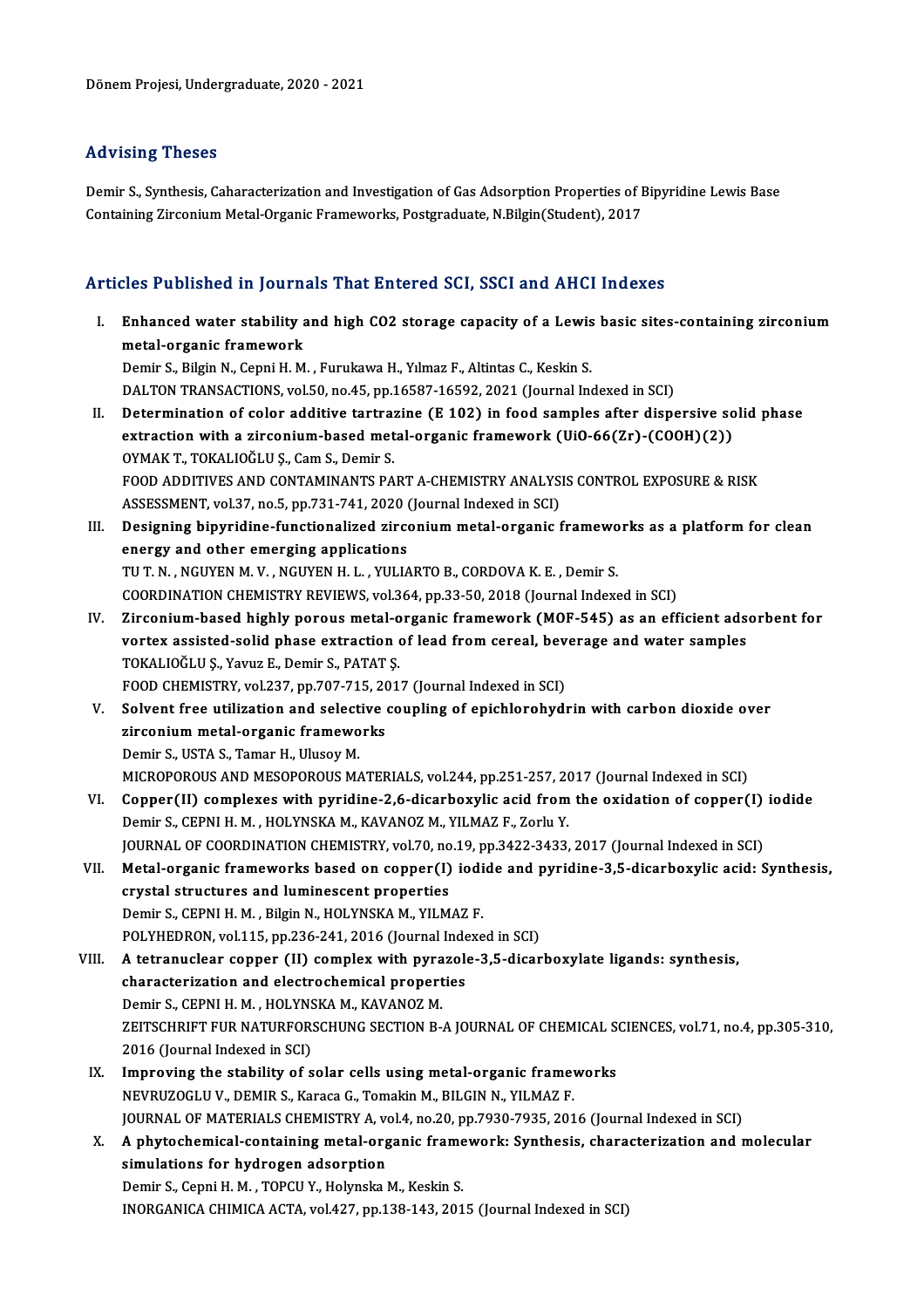| XI.    | (1-Methyl-2-(thiophen-2-yl)-1H-benzo[d]ilmidazole) and its three copper complexes: Synthesis,<br>characterization and fluorescence properties |
|--------|-----------------------------------------------------------------------------------------------------------------------------------------------|
|        | Demir S., Eren B., HOLYNSKA M.                                                                                                                |
|        | JOURNAL OF MOLECULAR STRUCTURE, vol.1081, pp.304-310, 2015 (Journal Indexed in SCI)                                                           |
| XII.   | 4-Methyl-N-(4-methylphenylsulfonyl)-N-phenylbenzenesulfonamide                                                                                |
|        | Eren B., DEMİR S., Dal H., HÖKELEK T.                                                                                                         |
|        | Acta Crystallographica Section E: Structure Reports Online, vol.70, no.3, 2014 (Journal Indexed in SCI Expanded)                              |
| XIII.  | Synthesis, Structure, and Metalation of Two New Highly Porous Zirconium Metal-Organic                                                         |
|        | Frameworks                                                                                                                                    |
|        | MORRIS W., VOLOSSKIY B., Demir S., GANDARA F., McGrier P. L., FURUKAWA H., CASCIO D., Stoddart J. F., YAGHI O.                                |
|        | M.                                                                                                                                            |
|        | INORGANIC CHEMISTRY, vol.51, no.12, pp.6443-6445, 2012 (Journal Indexed in SCI)                                                               |
| XIV.   | Solvothermal synthesis and characterization of coordination polymers of cobalt(II) and zinc(II) with                                          |
|        | succinic acid                                                                                                                                 |
|        | DEMIR S., Kantar G. K., Topcu Y., LI Q.                                                                                                       |
|        | TRANSITION METAL CHEMISTRY, vol.37, no.3, pp.257-263, 2012 (Journal Indexed in SCI)                                                           |
| XV.    | Experimental and theoretical study on the structure and vibrational spectra of beta-2-                                                        |
|        | aminopyridinium dihydrogenphosphate                                                                                                           |
|        | ÇIRAK Ç., DEMİR S., UCUN F., ÇUBUK O.                                                                                                         |
|        | SPECTROCHIMICA ACTA PART A-MOLECULAR AND BIOMOLECULAR SPECTROSCOPY, vol.79, no.3, pp.529-532,                                                 |
|        | 2011 (Journal Indexed in SCI)                                                                                                                 |
| XVI.   | Novel Coordination Polymers of Metal(II) Succinates with 4-Aminopyridine: Synthesis,                                                          |
|        | Spectroscopic, Thermal, and Fluorescent Properties<br>DEMIR S., KAYA G.                                                                       |
|        | ZEITSCHRIFT FUR ANORGANISCHE UND ALLGEMEINE CHEMIE, vol.637, pp.456-461, 2011 (Journal Indexed in                                             |
|        | SCI)                                                                                                                                          |
| XVII.  | Synthesis, Crystal Structure, Magnetic, Thermal and Fluorescent Properties of [Co(H2O)(4)(nia)(2)]                                            |
|        | (suc)center dot(H(2)suc)                                                                                                                      |
|        | DEMİR S., Yilmaz V. T., MROZINSKI J., LIS T., HOLYNSKA M.                                                                                     |
|        | ZEITSCHRIFT FUR NATURFORSCHUNG SECTION B-A JOURNAL OF CHEMICAL SCIENCES, vol.65, no.6, pp.695-700,                                            |
|        | 2010 (Journal Indexed in SCI)                                                                                                                 |
| XVIII. | Metal(II) Nicotinamide Complexes Containing Succinato, Succinate and Succinic Acid: Synthesis,                                                |
|        | Crystal Structures, Magnetic, Thermal, Antimicrobial and Fluorescent Properties                                                               |
|        | DEMİR S., Yilmaz V. T., Sariboga B., Buyukgungor O., MROZINSKI J.                                                                             |
|        | JOURNAL OF INORGANIC AND ORGANOMETALLIC POLYMERS AND MATERIALS, vol.20, no.2, pp.220-228, 2010                                                |
|        | (Journal Indexed in SCI)                                                                                                                      |
| XIX.   | One-Dimensional Cobalt(II) and Zinc(II) Succinato Coordination Polymers with Nicotinamide:                                                    |
|        | Synthesis, Structural, Spectroscopic, Fluorescent and Thermal Properties                                                                      |
|        | DEMIR S., Yilmaz V. T., YILMAZ F., Buyukgungor O.                                                                                             |
|        | JOURNAL OF INORGANIC AND ORGANOMETALLIC POLYMERS AND MATERIALS, vol.19, no.3, pp.342-347, 2009                                                |
| XX.    | (Journal Indexed in SCI)<br>Ethene-trans-1,2-bis(4-pyridinium) dihydrogenphosphite and dihydrogenphosphate compounds                          |
|        | exhibiting cooperative and directed hydrogen bonds between cations and anions: H(2)bpe(H2PO3)                                                 |
|        | (2) and H(2)bpe(H2PO4)(2)center dot H2O                                                                                                       |
|        | YILMAZ V. T., Demir S., HARRISON W. T. A.                                                                                                     |
|        | ZEITSCHRIFT FUR NATURFORSCHUNG SECTION B-A JOURNAL OF CHEMICAL SCIENCES, vol 61, no.9, pp.1067-                                               |
|        | 1071, 2006 (Journal Indexed in SCI)                                                                                                           |
| XXI.   | (3-Hydroxy-2-pyridylmethyl)dimethylammonium dihydrogen phosphate                                                                              |
|        | Demir S., YILMAZ V., HARRISON W.                                                                                                              |
|        | ACTA CRYSTALLOGRAPHICA SECTION C-STRUCTURAL CHEMISTRY, vol.62, 2006 (Journal Indexed in SCI)                                                  |
| XXII.  | Unusual template center dot center dot center dot template interactions in organically templated                                              |
|        |                                                                                                                                               |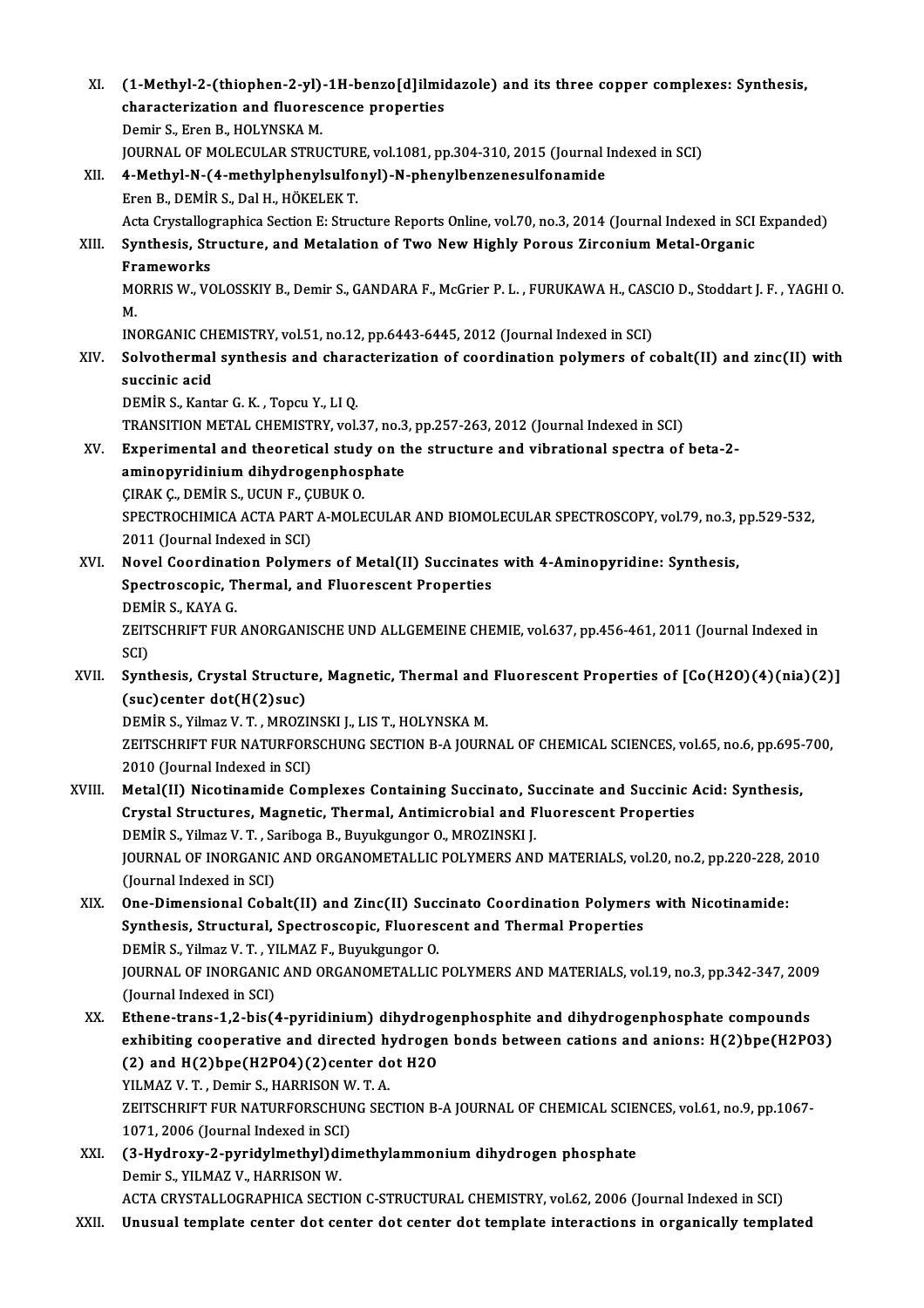zincophosphate networks: {apyH[Zn(HPO4)(H2PO4)]center dot H2O }(n) and [meenH(2) [Zn-5 zincophosphate networks: {apyH[Zn(HPO4)(H2PO4)]center dot H2O }(n) and [meenH(2) [Zn-5<br>(PO4)(4)]}(n) (apyH=2-aminopyridinium and meenH(2) = monoethanol-ethylenediammonium)<br>VU MAZ V. Demin S. KAZAKG, HARRISON W zincophosphate networks: {apyH[Zn(HP<br>(PO4)(4)]}(n) (apyH=2-aminopyridiniu<br>YILMAZ V., Demir S., KAZAK C., HARRISON W.<br>SOLID STATE SCIENCES vol 7, no 10, np 1247 (PO4)(4)]}(n) (apyH=2-aminopyridinium and meenH(2) = monoethanol-ethylenediammonium)<br>YILMAZ V., Demir S., KAZAK C., HARRISON W.<br>SOLID STATE SCIENCES, vol.7, no.10, pp.1247-1255, 2005 (Journal Indexed in SCI)<br>A second poly YILMAZ V., Demir S., KAZAK C., HARRISON W.<br>SOLID STATE SCIENCES, vol.7, no.10, pp.1247-1255, 2005 (Journal Indexed<br>XXIII. A second polymorph of 2-aminopyridinium dihydrogenphosphate<br>Domir S. VILMAZ V. HARRISON W. SOLID STATE SCIENCES, vol.7, no.1<sup>1</sup><br>A second polymorph of 2-amin<br>Demir S., YILMAZ V., HARRISON W.<br>ACTA CPYSTALLOCPAPHICA SECTI A second polymorph of 2-aminopyridinium dihydrogenphosphate<br>Demir S., YILMAZ V., HARRISON W.<br>ACTA CRYSTALLOGRAPHICA SECTION C-STRUCTURAL CHEMISTRY, vol.61, 2005 (Journal Indexed in SCI)<br>2. (bydroxymothyl)pyridinium dibydro Demir S., YILMAZ V., HARRISON W.<br>ACTA CRYSTALLOGRAPHICA SECTION C-STRUCTURAL CHEN<br>XXIV. 2-(hydroxymethyl)pyridinium dihydrogenphosphate<br>Demir S., YILMAZ V., HARRISON W. ACTA CRYSTALLOGRAPHICA SECTI<br>2-(hydroxymethyl)pyridinium<br>Demir S., YILMAZ V., HARRISON W.<br>ACTA CRYSTALLOGRAPHICA SECTI 2-(hydroxymethyl)pyridinium dihydrogenphosphate<br>Demir S., YILMAZ V., HARRISON W.<br>ACTA CRYSTALLOGRAPHICA SECTION C-STRUCTURAL CHEMISTRY, vol.59, 2003 (Journal Indexed in SCI)<br>Tristhanolammonium dihydrogenphosphate Demir S., YILMAZ V., HARRISON W.<br>ACTA CRYSTALLOGRAPHICA SECTION C-STRUCTU<br>XXV. Triethanolammonium dihydrogenphosphate<br>Demir S. VILMAZ V. HARRISON W. ACTA CRYSTALLOGRAPHICA SECTI<br>Triethanolammonium dihydrog<br>Demir S., YILMAZ V., HARRISON W.<br>ACTA CRYSTALLOCRARUICA SECTI Triethanolammonium dihydrogenphosphate<br>Demir S., YILMAZ V., HARRISON W.<br>ACTA CRYSTALLOGRAPHICA SECTION E-STRUCTURE REPORTS ONLINE, vol.59, 2003 (Journal Indexed in SCI) Demir S., YILMAZ V., HARRISON W.<br>ACTA CRYSTALLOGRAPHICA SECTION E-STRUCTURE REPORTS ONLINE, vol.59, 2003 (Journal Indexed in SCI)<br>XXVI. Mixed-ligand metal succinate complexes with 1,10-phenanthroline and ethylenediamine: S ACTA CRYSTALLOGRAPHICA SECTION E-STRUCTURE REPORTS ONLINE, vol.59, 2003 (Journal Indexed in SCI)<br>Mixed-ligand metal succinate complexes with 1,10-phenanthroline and ethylenediamine: Synthesis,<br>characterization, spectroscop Mixed-ligand metal s<br>characterization, spe<br>with phenanthroline<br><sup>VII M47 V.</sup> Demir S. AN characterization, spectroscopic and thermal studies. Crystal structure of succinatocobalt(II) complex with phenanthroline<br>WILMAZ V., Demir S., ANDAC O., HARRISON W. JOURNAL OF COORDINATION CHEMISTRY, vol.55, no.8, pp.863-872, 2002 (Journal Indexed in SCI) YILMAZ V., Demir S., ANDAC O., HARRISON W.<br>JOURNAL OF COORDINATION CHEMISTRY, vol.55, no.8, pp.863-872, 2002 (Journal Index<br>XXVII. N-(2-Hydroxyethyl)ethylene-diammonium hydrogenphosphate monohydrate **JOURNAL OF COORDINATION CHEMISTRY, vol<br>N-(2-Hydroxyethyl)ethylene-diammonium**<br>Demir S., YILMAZ V., ANDAC O., HARRISON W.<br>ACTA CRYSTALLOCRARHICA SECTION C.CRYS ACTA CRYSTALLOGRAPHICA SECTION C-CRYSTAL STRUCTURE COMMUNICATIONS, vol.58, 2002 (Journal Indexed<br>in SCI) Demir S., YILMAZ V., ANDAC O., HARRISON W.

# Refereed Congress / Symposium Publications in Proceedings

efereed Congress / Symposium Publications in Proceedings<br>I. Pre-concentration of Tartrazine by Zirconium Metal-Organic Framework Adsorbent Prior to<br>Spectrophotometric Determination Spectrophotometric Determination<br>Spectrophotometric Determination<br>Oumek T. Teksheëh: S. Cam S. DEMID S. Pre-concentration of Tartrazine by :<br>Spectrophotometric Determination<br>Oymak T., Tokalıoğlu Ş., Cam Ş., DEMİR S.<br><sup>Oth Plack See Besin Conference on Analy</sub></sup> Spectrophotometric Determination<br>Oymak T., Tokalıoğlu Ş., Cam Ş., DEMİR S.<br>8th Black Sea Basin Conference on Analytical Chemistry (8th BBCAC), İstanbul, Turkey, 9 - 11 May 2018, pp.200<br>Metal Organia Enamewarka as Hydrogan Oymak T., Tokalıoğlu Ş., Cam Ş., DEMİR S.<br>8th Black Sea Basin Conference on Analytical Chemistry (8th BBCAC)<br>II. Metal-Organic Frameworks as Hydrogen Evolution Catalysts<br>DEMİR S. ÜLKER E 8th Black Sea Basin<br>Metal-Organic Fra<br>DEMİR S., ÜLKER E.<br><sup>2nd Intornational H</sub>.</sup> II. Metal-Organic Frameworks as Hydrogen Evolution Catalysts<br>DEMİR S., ÜLKER E.<br>3rd International Hydrogen Technologies Congress, Antalya, Turkey, 15 - 18 March 2018, pp.192-193

DEMİR S., ÜLKER E.<br>3rd International Hydrogen Technologies Congress, Antalya, Turkey, 15 - 18 March 2018, pp.192-193<br>III. Zirconium Metal-Organic Framework Platform as a Heterogeneous Catalysts for Electrochemical<br>Hydrogen 3rd International Hydro<br>Zirconium Metal-Org<br>Hydrogen Evolution<br><sup>ULVED E. DEMID S</sub></sup> Zirconium Metal-<br>Hydrogen Evoluti<br>ÜLKER E., DEMİR S.<br><sup>2rd Intornational H</sub></sup> Hydrogen Evolution<br>ÜLKER E., DEMİR S.<br>3rd International Hydrogen Technologies Congress, Antalya, Turkey, 15 - 18 March 2018, pp.189-191

ULKER E., DEMIR S.<br>3rd International Hydrogen Technologies Congress, Antalya, Turkey,<br>IV. Metal-Organic Frameworks as Hydrogen Evolution Catalysts<br>DEMIR S. JU KER E 3rd International Hy<br>Metal-Organic Fra<br>DEMİR S., ÜLKER E.<br>The Third Internati DEMİR S., ÜLKER E.<br>The Third International Hydrogen Technologies Congress, Antalya, Turkey, 15 - 18 March 2018

DEMIR S., ÜLKER E.<br>The Third International Hydrogen Technologies Congress, Antalya, Turkey, 15 - 18 March 2018<br>V. Zirconium Metal-Organic Framework Platform as a Heterogeneous Catalysts for Electrochemical<br>Hydrogen Evo The Third International<br>Zirconium Metal-Org<br>Hydrogen Evolution<br><sup>Th VED E. DEMIP S</sub></sup> Zirconium Metal-<br>Hydrogen Evoluti<br>ÜLKER E., DEMİR S.<br>The Third Internati Hydrogen Evolution<br>ÜLKER E., DEMİR S.<br>The Third International Hydrogen Technologies Congress, Antalya, Turkey, 15 - 18 March 2018<br>Vertey, Assisted Solid Phase Extraction of Lead by Highly Pereus Zirsenium Metal Or

ÜLKER E., DEMİR S.<br>The Third International Hydrogen Technologies Congress, Antalya, Turkey, 15 - 18 March 2018<br>VI. Vortex Assisted Solid Phase Extraction of Lead by Highly Porous Zirconium Metal Organic<br>Framewark The Third Inte<br>Vortex Assis<br>Framework<br>VAVUZ E TOP Vortex Assisted Solid Phase Extraction of Lead b<br>Framework<br>YAVUZ E., TOKALIOĞLU Ş., DEMİR S., şahan h., PATAT Ş.<br>International Conference: 10th Aegean Analytical Chemi

YAVUZ E., TOKALIOĞLU Ş., DEMİR S., şahan h., PATAT Ş.

Framework<br>YAVUZ E., TOKALIOĞLU Ş., DEMİR S., şahan h., PATAT Ş.<br>International Conference: 10th Aegean Analytical Chemistry Days, Çanakkale, Turkey, 29 September - 02 October<br>2016, pp.120

VII. Metal-Organic Frameworks Improve the Stability of Solar Cells NEVRUZOĞLUV.,DEMİRS.,KaracaG.,TOMAKİNM.,BilginN.,YILMAZ F.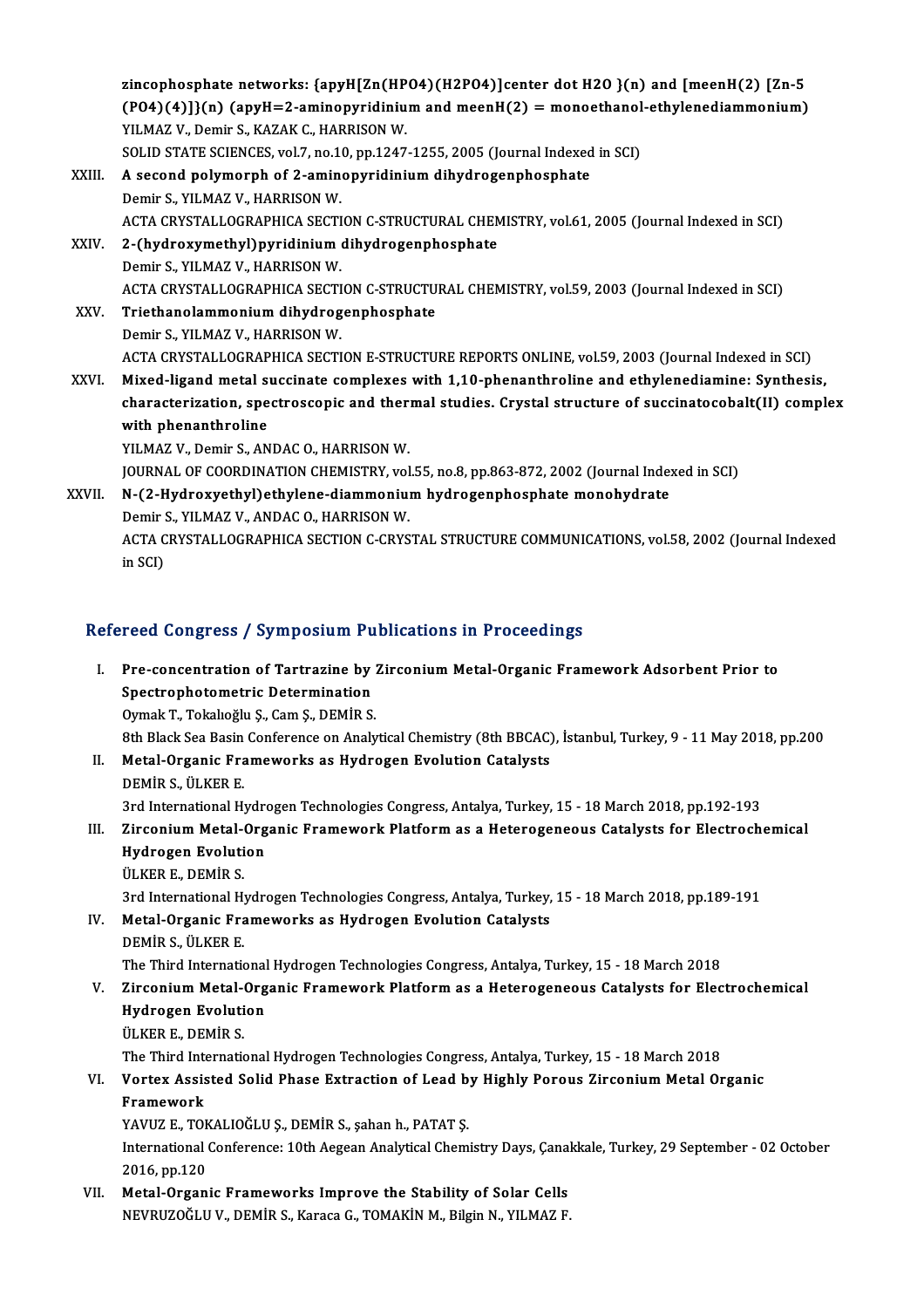Physical-Chemical Problems of Renewable Energy, 11 International Conference, St Petersburg, Russia, 16 - 18<br>Navember 2015, pp.199,200 Physical-Chemical Problems o<br>November 2015, pp.199-200<br>METAL, OPCANIC EPAMEW

Physical-Chemical Problems of Renewable Energy, 11 International Con<br>November 2015, pp.199-200<br>VIII. METAL-ORGANIC FRAMEWORKS BASED ON COPPER(I) IODIDE<br>DEMID S. CEDNI H.M. Bilgin N. HOLYNSKA M. VILMAZ E November 2015, pp.199-200<br>METAL-ORGANIC FRAMEWORKS BASED ON COPPER(I) IODIDE International Porous and Powder Materials Symposium and Exhibition, PPM 2015, İzmir, Turkey, 15 - 18<br>September 2015, pp.169 DEMİR S., CEPNI H. M., Bilgin N., HOLYNSKA M., YILMAZ F. International Porous and Powder Materials Symposium and Exhibition, PPM 2015, İzmir, Turkey, 15 - 18<br>September 2015, pp.169<br>IX. SYNTHESIS, CHARACTERIZATION AND POST-METALATION OF NEW ZIRCONIUM METAL-ORGANIC September 2015, pp.169<br>SYNTHESIS, CHARACTERIZATION AND PO<br>FRAMEWORKS WITH LEWIS BASIC SITES<br>DEMIR S. Bikin N. CERNI H. M. VII MAZ E. EU SYNTHESIS, CHARACTERIZATION AND POST-METAL/<br>FRAMEWORKS WITH LEWIS BASIC SITES<br>DEMİR S., Bilgin N., CEPNI H. M. , YILMAZ F., FURUKAWA H.<br>International Borous and Boudor Materials Sumnesium and FRAMEWORKS WITH LEWIS BASIC SITES<br>DEMİR S., Bilgin N., CEPNI H. M. , YILMAZ F., FURUKAWA H.<br>International Porous and Powder Materials Symposium and Exhibition, PPM 2015, İzmir, Turkey, 15 - 18<br>Sentember 2015, nn 171 **DEMIR S., Bilgin N., CEPNI**<br>International Porous and<br>September 2015, pp.171<br>PAZI VENI ZIPKONVIIA International Porous and Powder Materials Symposium and Exhibition, PPM 2015, İzmir, Turkey, 15 - 18<br>September 2015, pp.171<br>X. BAZI YENİ ZİRKONYUM METAL-ORGANİK KAFES YAPILARIN SENTEZİ, KARAKTERİZASYONU VE<br>SENTEZ SONPASI M September 2015, pp.171<br>X. BAZI YENİ ZİRKONYUM METAL-ORGANİK KAFES YAPILARIN SENTEZİ, KARAKTERİZASYONU VE<br>SENTEZ SONRASI METALLENDİRİLMELERİ DEMİR S., Bilgin N., CEPNI H. M., YILMAZ F., FURUKAWA H. SENTEZ SONRASI METALLENDİRİLMELERİ<br>DEMİR S., Bilgin N., CEPNI H. M. , YILMAZ F., FURUKAWA H.<br>27. Ulusal Kimya Kongresi, Çanakkale, Turkey, 23 - 28 August 2015, pp.745<br>BAKIR(I), İVODÜR ESASI I METAL, ORÇANİK KAEES YARILAR DEMİR S., Bilgin N., CEPNI H. M. , YILMAZ F., FURUKAWA H.<br>27. Ulusal Kimya Kongresi, Çanakkale, Turkey, 23 - 28 August 2015, <sub>I</sub><br>XI. BAKIR(I) İYODÜR ESASLI METAL-ORGANİK KAFES YAPILAR<br>DEMİR S. CEPNI H. M., Bilgin N. HOLYNS 27. Ulusal Kimya Kongresi, Çanakkale, Turkey, 23 - 28 Augu<br>BAKIR(I) İYODÜR ESASLI METAL-ORGANİK KAFES Y<br>DEMİR S., CEPNI H. M. , Bilgin N., HOLYNSKA M., YILMAZ F.<br>27. Ulusal Kimya Kongresi, Çanakkala Turkay, 22., 28 Augu BAKIR(I) İYODÜR ESASLI METAL-ORGANİK KAFES YAPILAR<br>DEMİR S., CEPNI H. M. , Bilgin N., HOLYNSKA M., YILMAZ F.<br>27. Ulusal Kimya Kongresi, Çanakkale, Turkey, 23 - 28 August 2015, vol.-, pp.765<br>High Carbon Selectivity With Zee DEMIR S., CEPNI H. M. , Bilgin N., HOLYNSKA M., YILMAZ F.<br>27. Ulusal Kimya Kongresi, Çanakkale, Turkey, 23 - 28 August 2015, vol<br>XII. High Carbon Selectivity With Zeolitic Imidazolate Frameworks 27. Ulusal Kimya Kor<br>High Carbon Selec<br>KESKIN S., DEMİR S.<br>International Berew International Porous and Powder Materials Symposium and Exhibition, PPM 2013, İzmir, Turkey, 3 - 06 September<br>2013, pp.177 KESKIN S., DEMİR S. International Porous and Powder Materials Symposium<br>2013, pp.177<br>XIII. A Zn-FERULATE METAL-ORGANIC FRAMEWORK<br>DEMIP S. CEPNI H M. TOPCU V. HOLYNSKA M 2013, pp.177<br>A Zn-FERULATE METAL-ORGANIC FRAMEV<br>DEMİR S., CEPNI H. M. , TOPCU Y., HOLYNSKA M.<br>International Bereus and Beuder Materials Sum International Porous and Powder Materials Symposium and Exhibition, PPM 2013, İzmir, Turkey, 3 - 06 September<br>2013, pp.354 DEMIR S., CEPNI H. M., TOPCU Y., HOLYNSKA M. International Porous and Powder Materials Sympo:<br>2013, pp.354<br>XIV. Zirconium-Based Metal-Organic Frameworks<br>MORRIS W. VOLOSSEVY P. DEMIR S. CANDARA E MORRIS W., VOLOSSKIY B., DEMİR S., GANDARA F., MCGRIER P. L. , FURUKAWA H., CASCIO D., STODDART J. F. ,<br>YAGHI O. M. Zirconium-<br>MORRIS W.,<br>YAGHI O. M.<br>Internations MORRIS W., VOLOSSKIY B., DEMİR S., GANDARA F., MCGRIER P. L. , FURUKAWA H., CASCIO D., STODDART J. F. ,<br>YAGHI O. M.<br>International Porous and Powder Materials Symposium and Exhibition, PPM 2013, İzmir, Turkey, 3 - 06 Septem YAGHI O. M.<br>International l<br>2013, pp.165<br>Paz: Cosis M International Porous and Powder Materials Symposium and Exhibition, PPM 2013, İzmir, Turkey, 3 - 06 September<br>2013, pp.165<br>XV. Bazı Geçiş Metal Komplekslerinin Endüstriyel Atık Olan Boyaların Parçalanmasında Katalizör Olar 2013, pp.16<br>Bazı Geçiş<br>Kullanımı,<br><sup>VU MAZ E</sup> Bazı Geçiş Metal Komplekslerir<br>Kullanımı,<br>YILMAZ F., ADIGÜZEL E., DEMİR S.<br>W. Ulucal Ananzanik Kimua Kanzus Kullanımı,<br>YILMAZ F., ADIGÜZEL E., DEMİR S.<br>IV. Ulusal Anorganik Kimya Kongresi, Tokat, Turkey, 30 May - 02 June 2013, pp.1<br>Zirkonyum Essel: Metal Organik Kafes Yanılar YILMAZ F., ADIGÜZEL E., DEMİR S.<br>IV. Ulusal Anorganik Kimya Kongresi, Tokat, Turkey,<br>XVI. Zirkonyum Esaslı Metal-Organik Kafes Yapılar<br>DEMİR S. IV. Ulusal<br>Zirkonyu<br>DEMİR S.<br>4. Ulusal Zirkonyum Esaslı Metal-Organik Kafes Yapılar<br>DEMİR S.<br>4. Ulusal Anorganik Kimya Kongresi, Tokat, Turkey, 30 May - 02 June 2013, pp.21<br>bazı kohalt II karbaksilatların santari kristal yapıları tarmal ve adsarnsi XVII. bazı kobalt II karboksilatların sentezi kristal yapıları termal ve adsorpsiyon özellikleri<br>DEMİR S., KAYA KANTAR G., TOPCU Y., LI Q. 4. Ulusal Anorganik Kimya Kongresi, Tokat,<br>bazı kobalt II karboksilatların sentezi l<br>DEMİR S., KAYA KANTAR G., TOPCU Y., LI Q.<br>III ulusal Anorganik kimya kongresi Turkot III. ulusal Anorganik kimya kongresi, Turkey, 19 - 22 May 2011 DEMİR S., KAYA KANTAR G., TOPCU Y., LI Q.<br>III. ulusal Anorganik kimya kongresi, Turkey, 19 - 22 Ma<br>XVIII. metal organik kafes yapıları ve kullanım alanları<br>DEMİR S. KAYA KANTAR C III. ulusal Anorganik kimya l<br><mark>metal organik kafes yapı</mark><br>DEMİR S., KAYA KANTAR G.<br>MARİTEK 2010-20--22 lung metal organik kafes yapıları ve<br>DEMİR S., KAYA KANTAR G.<br>NABİTEK-2010, 20 - 23 June 2010<br>Matal Organik Kafes Yapılarda DEMİR S., KAYA KANTAR G.<br>NABİTEK-2010, 20 - 23 June 2010<br>XIX. Metal-Organik Kafes Yapılarda Hidrojen Depolanması<br>DEMİR S., TOPCU Y. NABİTEK-2010, 20 - 23 June 2010 Metal-Organik Kafes Yapılarda Hidrojen Depolanması<br>DEMİR S., TOPCU Y.<br>IV. Ulusal Hidrojen Enerjisi Kongresi ve Sergisi (Uluslararası Katılımlı), Kocaeli, Turkey, 15 - 16 October 2009, pp.0-<br>20. DEI<br>IV<br>39<br>Per IV. Ulusal Hidrojen Enerjisi Kongresi ve Sergisi (Uluslararası Katılımlı), Kocaeli, Turkey, 15 - 16 October 2<br>39<br>XX. Bazı Yeni Metal-Süksinat Komplekslerinin Sentezi, Karakterizasyonu ve Magnetik Özellikleri<br>DEMİR S. VII M 39<br>Bazı Yeni Metal-Sü<br>DEMİR S., YILMAZ F.<br>H. Hlusel Anergenik I DEMİR S., YILMAZ F.<br>II. Ulusal Anorganik Kimya Kongresi, Elazığ, Turkey, 16 - 19 May 2009, pp.257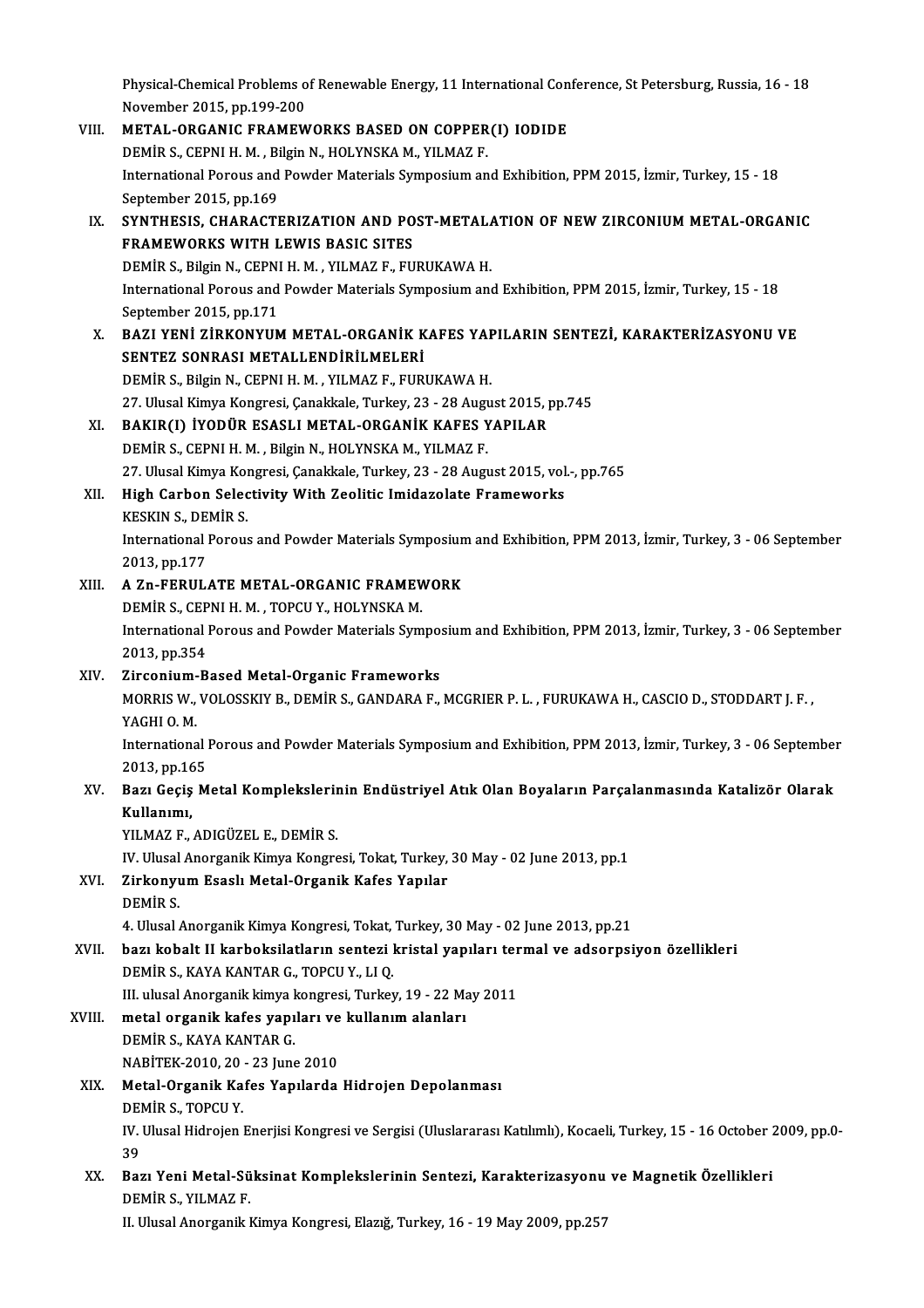| XXI.   | Süksinik Asit Molekülü ve Süksinat Anyonunu Birarada İçeren Co(II) VE Ni(II) Komplekslerinin                |
|--------|-------------------------------------------------------------------------------------------------------------|
|        | Sentezi, Kristal Yapıları, Termik ve Fluoresans Özellikleri                                                 |
|        | DEMIR S., YILMAZ F.                                                                                         |
|        | II. Ulusal Anorganik Kimya Kongresi, Elazığ, Turkey, 16 - 19 May 2009, pp.258                               |
| XXII.  | Rize Üniversitesi Gözüyle Üniversite- Sanayi İşbirliğinde Fırsatlar ve Engeller                             |
|        | DEMİR S., ÖZİL M., KOÇYİĞİT N., TABAK A.                                                                    |
|        | Üniversite Sanayi İşbirliği Ulusal Kongresi-2009, Eskişehir, Turkey, 7 - 08 May 2009, pp.398-406            |
| XXIII. | Rize Üniversitesi Gözüyle Üniversite Sanayi İşbirliği Fırsatlar ve Engeller                                 |
|        | DEMİR S., ÖZİL M., KOÇYİĞİT N., TABAK A.                                                                    |
|        | Üniversite- Sanayi İşbirliği Merkezleri Platformu (ÜSİMP) Üniversite Sanayi İşbirliği Ulusal Kongresi-2009, |
|        | Eskişehir, Turkey, 7 - 08 May 2009, pp 398-406                                                              |
| XXIV.  | Karışık ligantlı 5,5-dietilbarbitürik asit-çinko komplekslerinin sentezi, yapısal, termik ve                |
|        | elektrokimyasal özellikleri                                                                                 |
|        | DEMIR S., YILMAZ F., YILMAZ V.                                                                              |
|        | XXII. Ulusal Kimya Kongresi, Magusa, Cyprus (Kktc), 6 - 10 October 2008                                     |
| XXV    | Karışık Ligantlı Bazı Geçiş Metal-Süksinato Komplekslerinin Sentezi Spektroskopik, Termik ve Yapısal        |
|        | Özelliklerinin İncelenmesi                                                                                  |
|        | DEMIR S., YILMAZ F., YILMAZ V.                                                                              |
|        | XXII. Ulusal Kimya Kongresi, Magusa, Cyprus (Kktc), 6 - 10 October 2008                                     |
| XXVI.  | Karışık ligantlı gümüş barbital kompleksleri                                                                |
|        | YILMAZ F., DEMIR S., YILMAZ V.                                                                              |
|        | XXII. Ulusal Kimya Kongresi, Magusa, Cyprus (Kktc), 6 - 10 October 2008                                     |
| XXVII. | Sanayi Gözüyle Sanayi-Üniversite İşbirliği Önündeki Engeller ve Çözüm Önerileri: Rize Örneği                |
|        | DEMIR S., TABAK A., YILMAZ F.                                                                               |
|        | Üniversite Sanayi İşbirliği Ulusal Kongresi-2008, Adana, Turkey, 26 - 27 June 2008, pp.222-235              |

# Supported Projects

Supported Projects<br>Nevruzoğlu V., Demir S., Yeşil Duymuş Z., Tomakin M., Ateş S. M. , Çağlar İ., TUBITAK Project, 118F079-Metal-Organik<br>Kafeş Yanı Destakli Yani Nesil İmplantların Ünstilmesi, 2018, 2020 Supporteu Trojects<br>Nevruzoğlu V., Demir S., Yeşil Duymuş Z., Tomakin M., Ateş S. M. , Ça<br>Kafes Yapı Destekli Yeni Nesil İmplantların Üretilmesi, 2018 - 2020<br>DEMİR S. Cam S. Project Supported by Higher Education Institution Nevruzoğlu V., Demir S., Yeşil Duymuş Z., Tomakin M., Ateş S. M. , Çağlar İ., TUBITAK Project, 118F079-Metal-Organil<br>Kafes Yapı Destekli Yeni Nesil İmplantların Üretilmesi, 2018 - 2020<br>DEMİR S., Cam Ş., Project Supported b

Kafes Yapı Destekli Yeni Nesil İmplantların Üretilmesi, 2018 - 2020<br>DEMİR S., Cam Ş., Project Supported by Higher Education Institutions, Fabrika çay atıklarından metal-organik kafes<br>yapılar katalizörlüğünde vanilin üretim DEMİR S., Cam Ş., Project Supported by Higher Education Institutions, Fabrika çay atıklarından metal-organik kafes<br>yapılar katalizörlüğünde vanilin üretimi, 2018 - 2020<br>DEMİR S., Project Supported by Other Private Institut

yapılar katalizörlüğünde vanilin üretimi, 2018 - 2020<br>DEMİR S., Project Supported by Other Private Institutions, Alternatif enerji kaynağı hidrojen depolama özelliğine sahij<br>bazı yeni metal-organik kafes yapılarının sentez DEMİR S., Project Supported by Other Private Institutions, Alternatif enerji kaynağı hidrojen depolama özelliğine sah<br>bazı yeni metal-organik kafes yapılarının sentezi, karakterizasyonu ve kullanım alanalrının araştırılmas bazı y<mark>ı</mark><br>DEMİl<br>2015<br>DEMİl DEMİR S., YILMAZ F., NEVRUZOĞLU V., TUBITAK Project, Metal-Organik Kafes Yapılar ve Enerji Uygulamaları, 2013<br>2015<br>DEMİR S., Project Supported by Higher Education Institutions, Bazı Geçiş Metal-Karboksilat Polimerlerinin S

2015<br>DEMİR S., Project Supported by Higher Education Institutions, Bazı Geçiş Metal-Karboksilat Polimerlerinin Sentezi,<br>Spektroskopik, Termik Ve Yapısal Özellikleri, 2010 - 2012

# **Scientific Refereeing**

Scientific Refereeing<br>MICROPOROUS AND MESOPOROUS MATERIALS, SCI Journal, December 2021<br>MICROPOROUS AND MESOPOROUS MATERIALS, SCI Journal December 2021 BECHEITE RETERENTIE<br>MICROPOROUS AND MESOPOROUS MATERIALS, SCI Journal, December 2021<br>MICROPOROUS AND MESOPOROUS MATERIALS, SCI Journal, December 2021<br>MICROPOROUS AND MESOPOROUS MATERIALS, SCI Journal, October 2021 MICROPOROUS AND MESOPOROUS MATERIALS, SCI Journal, December 202<br>MICROPOROUS AND MESOPOROUS MATERIALS, SCI Journal, December 202<br>MICROPOROUS AND MESOPOROUS MATERIALS, SCI Journal, October 2021<br>JOURNAL OF MOLECIU AR STRUCTUR MICROPOROUS AND MESOPOROUS MATERIALS, SCI Journal, Decen<br>MICROPOROUS AND MESOPOROUS MATERIALS, SCI Journal, Octobe<br>JOURNAL OF MOLECULAR STRUCTURE, SCI Journal, October 2021<br>JOURNAL OF MOLECULAR STRUCTURE, SCI Journal Octob MICROPOROUS AND MESOPOROUS MATERIALS, SCI Journal, Octobert<br>JOURNAL OF MOLECULAR STRUCTURE, SCI Journal, October 2021<br>JOURNAL OF MOLECULAR STRUCTURE, SCI Journal, October 2021<br>JOURNAL OF MOLECULAR STRUCTURE, SCI Journal Ju JOURNAL OF MOLECULAR STRUCTURE, SCI Journal, October 20<br>JOURNAL OF MOLECULAR STRUCTURE, SCI Journal, October 20<br>JOURNAL OF MOLECULAR STRUCTURE, SCI Journal, June 2021<br>JOURNAL OF MOLECULAR LIQUIDS, SCI Journal May 2021 JOURNAL OF MOLECULAR STRUCTURE, SCI Journal, Octobe<br>JOURNAL OF MOLECULAR STRUCTURE, SCI Journal, June 20<br>JOURNAL OF MOLECULAR LIQUIDS, SCI Journal, May 2021<br>JOURNAL OF MOLECULAR STRUCTURE, SCI Journal Desemi JOURNAL OF MOLECULAR STRUCTURE, SCI Journal, June 2021<br>JOURNAL OF MOLECULAR LIQUIDS, SCI Journal, May 2021<br>JOURNAL OF MOLECULAR STRUCTURE, SCI Journal, December 2020